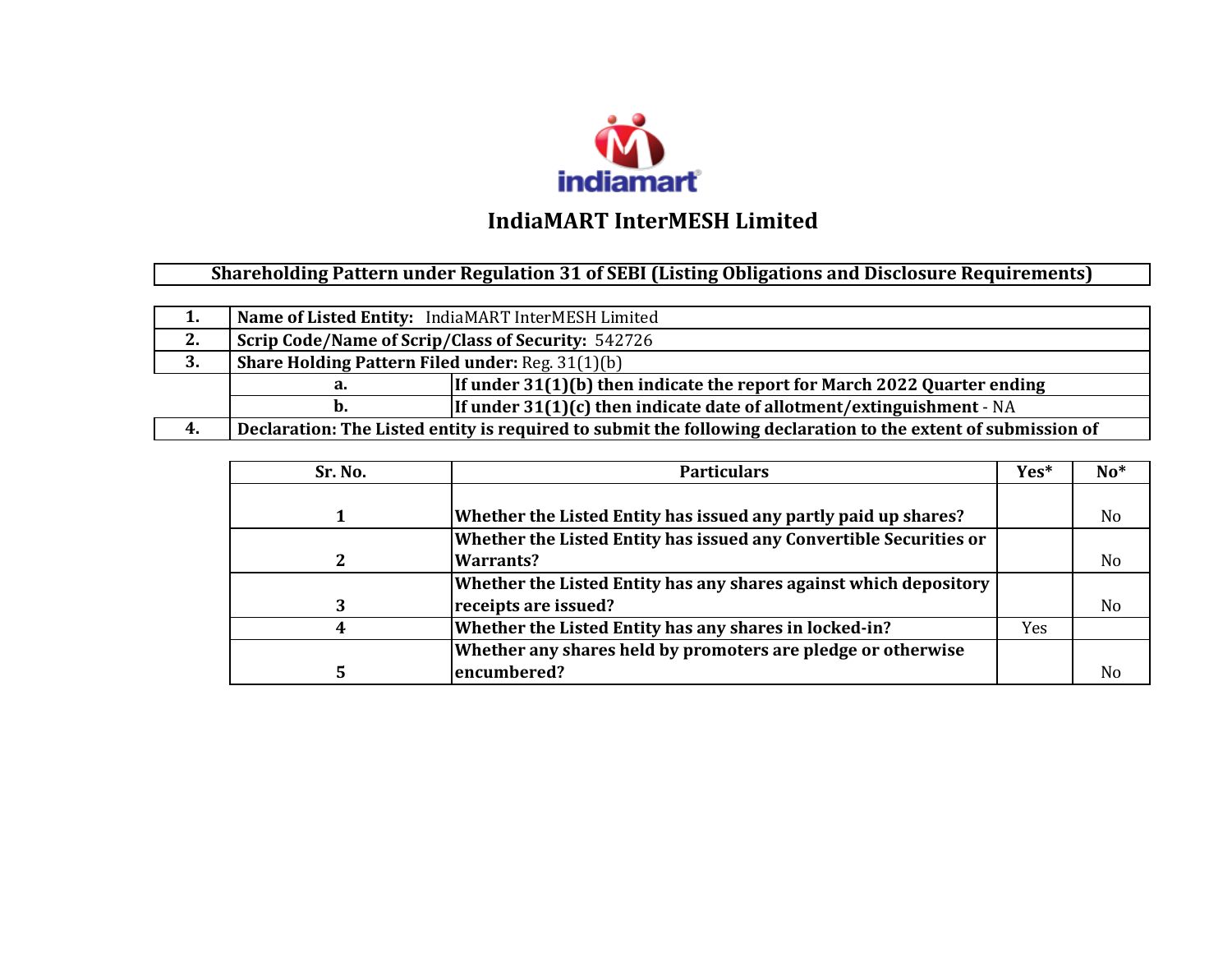

|          |                                |                           |                                                                  |                    |                                      |                              | Table I - Summary Statement holding of specified securities        |                                                                     |                                        |                                                             |                                   |                                                                      |                                                                             |                  |                                      |         |                                                     |                                          |
|----------|--------------------------------|---------------------------|------------------------------------------------------------------|--------------------|--------------------------------------|------------------------------|--------------------------------------------------------------------|---------------------------------------------------------------------|----------------------------------------|-------------------------------------------------------------|-----------------------------------|----------------------------------------------------------------------|-----------------------------------------------------------------------------|------------------|--------------------------------------|---------|-----------------------------------------------------|------------------------------------------|
|          |                                |                           |                                                                  |                    | No. of shares                        |                              | Shareholding as a %                                                |                                                                     |                                        | Number of Voting Rights held in each class of<br>securities |                                   | No. of Shares Underlying                                             | Shareholding, as a %<br>assuming full conversion                            |                  | Number of Locked in<br>shares        |         | Number of Shares pledged or<br>otherwise encumbered | Number of equity                         |
| Category | <b>Category of shareholder</b> | Number of<br>shareholders | No. of fully paid up equity No. of Partly paid-up<br>shares held | equity shares held | underlying<br>Depository<br>Receipts | Total nos. of<br>shares held | of total no. of shares<br>(calculated as per<br><b>SCRR, 1957)</b> | Class eg: X                                                         | <b>No of Voting Rights</b><br>Class eg | Total                                                       | Total as a<br>$%$ of<br>$(A+B+C)$ | <b>Outstanding convertible</b><br>securities (including<br>Warrants) | of convertible securities (<br>as a percentage of diluted<br>share capital) | No. (a)          | As a % of<br>total Shares<br>held(b) | No. (a) | As a % of total<br>Shares held(b)                   | shares held in<br>dematerialised<br>form |
|          | (II)                           | (III)                     | (IV)                                                             | (V)                | (VI)                                 | $(VII) =$<br>$(IV)+(V)+(VI)$ | (VIII) As a % of<br>$(A+B+C2)$                                     | $(XI) = (VII)+(X) As a \% of$<br>(IX)<br>(X)<br>(XII)<br>$(A+B+C2)$ |                                        |                                                             | (XIII)                            |                                                                      | (XIV)                                                                       |                  |                                      |         |                                                     |                                          |
| (A)      | Promoter & Promoter Group      |                           | 15,137,091                                                       |                    |                                      | 15.137.091                   | 49.52                                                              | 15,137,091                                                          |                                        | 15,137,091                                                  | 49.52                             |                                                                      | 49.52                                                                       | 57,54,964        | 38.02                                |         |                                                     | 15,137,091                               |
| (B)      | Public                         | 210,153                   | 15,415,899                                                       |                    |                                      | 15,415,89                    | 50.44                                                              | 15,415,899                                                          |                                        | 15,415,899                                                  | 50.44                             |                                                                      | 50.44                                                                       |                  |                                      |         |                                                     | 15,415,699                               |
| (C)      | Non Promoter - Non Public      |                           | 11,584                                                           |                    |                                      | 11.584                       |                                                                    | 11.584                                                              |                                        | 11,584                                                      | 0.04                              |                                                                      |                                                                             |                  |                                      |         |                                                     | 11,584                                   |
| (C1)     | Shares Underlying DRs          |                           |                                                                  |                    |                                      |                              | 0.00                                                               |                                                                     |                                        |                                                             |                                   |                                                                      |                                                                             |                  |                                      |         |                                                     |                                          |
| (C2)     | Shares Held By Employee Trust  |                           | 11.584                                                           |                    |                                      | 11.584                       | 0.04                                                               | 11.584                                                              |                                        | 11.584                                                      | 0.04                              |                                                                      | 0.04                                                                        |                  |                                      |         |                                                     | 11584                                    |
|          | <b>Total</b>                   | 210,173                   | 3,05,64,574                                                      |                    |                                      | 3,05,64,574                  | 100.00                                                             | 3,05,64,574                                                         |                                        | 3,05,64,574                                                 | 100.00                            |                                                                      |                                                                             | 100.00 57,54,964 | 18.83                                |         |                                                     | 3,05,64,374                              |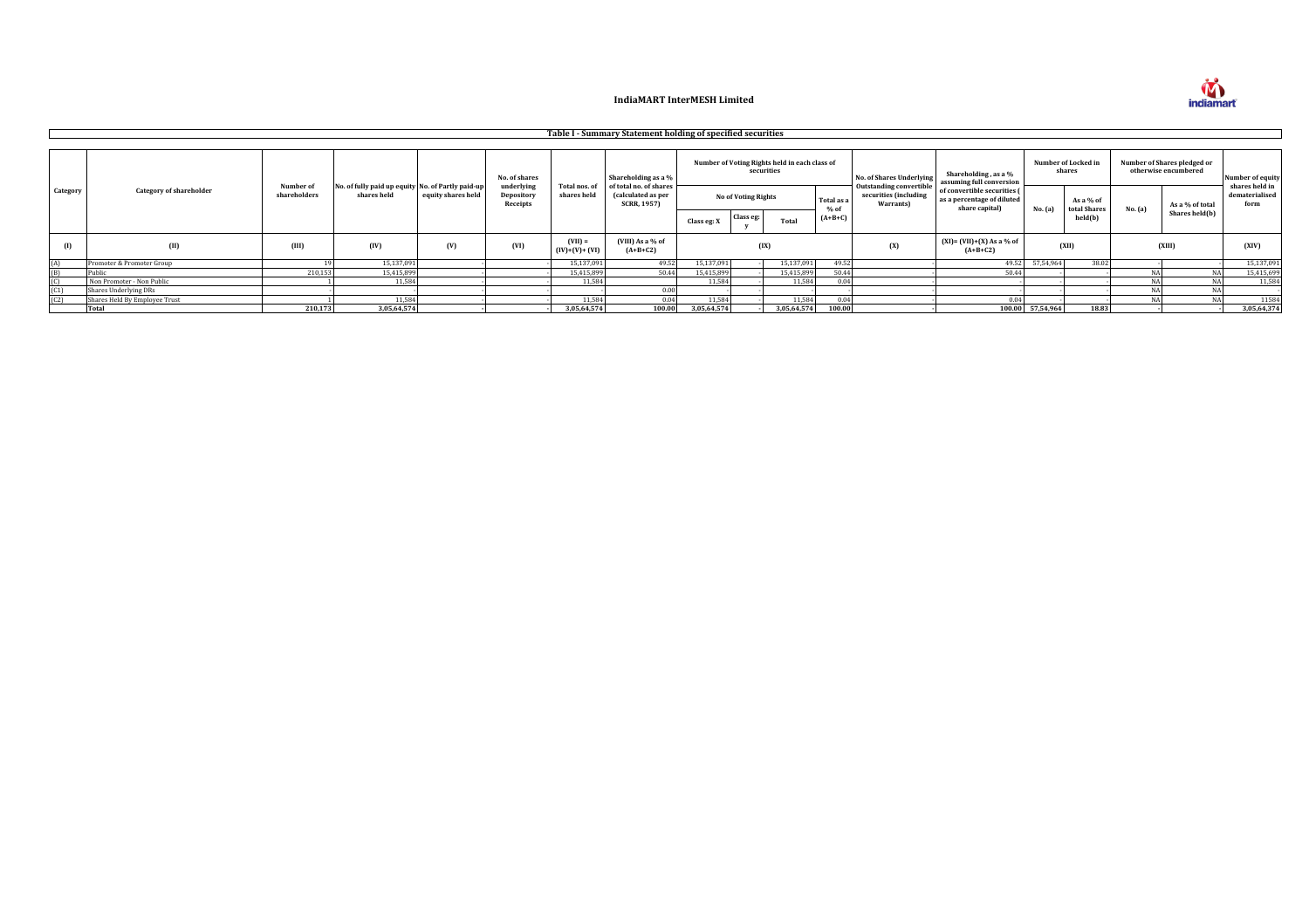**M**<br> **indiamart** 

# **Table II - Statement showing shareholding pattern of the Promoter and Promoter Group**

|                          |                                                          |                    |         |                                                         | Partly<br>paid-up        | No. of<br>shares<br>underly |                              | Shareholding %                                                   |                            |           | Number of Voting Rights held in each class of securities |                 | <b>No. of Shares</b><br>Underlying<br>Outstanding | Shareholding, as a %<br>assuming full conversion                            |           | Number of Locked in shares | <b>Number of Shares</b><br>pledged or otherwise<br>encumbered |                          | Number of equity<br>shares held in |
|--------------------------|----------------------------------------------------------|--------------------|---------|---------------------------------------------------------|--------------------------|-----------------------------|------------------------------|------------------------------------------------------------------|----------------------------|-----------|----------------------------------------------------------|-----------------|---------------------------------------------------|-----------------------------------------------------------------------------|-----------|----------------------------|---------------------------------------------------------------|--------------------------|------------------------------------|
|                          | Category & Name of the shareholders                      | <b>Entity Type</b> | Nos. of | No. of fully paid up<br>shareholders equity shares held | equity<br>shares<br>held | ng<br>Deposito<br>ry        | Total nos.<br>shares held    | calculated as per<br><b>SCRR, 1957 As a</b><br>$%$ of $(A+B+C2)$ | <b>No of Voting Rights</b> |           |                                                          | Total as a % of | convertible<br>securities<br>(including           | of convertible securities (<br>as a percentage of diluted<br>share capital) | No. (a)   | As a % of total            | No. (a)                                                       | As a % of<br>total       | dematerialised<br>form             |
|                          |                                                          |                    |         |                                                         |                          | Receipts                    |                              |                                                                  | Class eg: X                | Class eg: | Total                                                    | $(A+B+C)$       | Warrants)                                         |                                                                             |           | Shares held(b)             |                                                               | <b>Shares</b><br>held(b) |                                    |
|                          | (I)                                                      |                    | (III)   | (IV)                                                    | (V)                      | (VI)                        | $(VII) =$<br>$(IV)+(V)+(VI)$ | (VIII) As a % of<br>$(A+B+C2)$                                   |                            |           | (IX)                                                     |                 | (X)                                               | $(XI) = (VII)+(X) As a % of$<br>$(A+B+C2)$                                  |           | (XII)                      |                                                               | (XIII)                   | (XIV)                              |
|                          | <b>INDIAN</b>                                            |                    |         |                                                         |                          |                             |                              |                                                                  |                            |           |                                                          |                 |                                                   |                                                                             |           |                            |                                                               |                          |                                    |
|                          | Individuals / Hindu Undivided Family                     |                    | 1C      | 1,51,37,09                                              |                          |                             | 1,51,37,09                   | 49.52                                                            | 1,51,37,09                 |           | 1,51,37,091                                              | 49.52           |                                                   | 49.52                                                                       | 5,754,964 | 38.02                      |                                                               |                          | 1,51,37,091                        |
|                          | Dinesh Chandra Agarwal                                   | Promoters          |         | 86,30,74                                                |                          |                             | 86,30,747                    | 28.24                                                            | 86,30,74                   |           | 86,30,747                                                | 28.24           |                                                   | 28.24                                                                       | 3,452,97  | 40.01                      |                                                               |                          | 86,30,747                          |
|                          | Brijesh Kumar Agrawal                                    | Promoters          |         | 58.48.544                                               |                          |                             | 58,48,544                    | 19.14                                                            | 58.48.544                  |           | 58.48.544                                                | 19.14           |                                                   | 19.14                                                                       | 2.301.986 | 39.36                      |                                                               |                          | 58,48,544                          |
|                          | Chetna Agarwal                                           | Promoter Group     |         | 1.55.200                                                |                          |                             | 1.55.200                     | 0.51                                                             | 1.55.200                   |           | 1.55.200                                                 | 0.51            |                                                   | 0.51                                                                        |           | 0.00                       |                                                               |                          | 1,55,200                           |
|                          | Pankai Agarwal                                           | Promoter Group     |         | 1.51.000                                                |                          |                             | 1,51,000                     | 0.49                                                             | 1.51.000                   |           | 1.51.000                                                 | 0.49            |                                                   | 0.49                                                                        |           | 0.00                       |                                                               |                          | 1.51.000                           |
|                          | Anand Kumar Agrawal                                      | Promoter Group     |         | 70,000                                                  |                          |                             | 70,000                       | 0.23                                                             | 70.000                     |           | 70.000                                                   | 0.23            |                                                   | 0.23                                                                        |           | 0.00                       |                                                               |                          | 70.000                             |
|                          | Meena Agrawal                                            | Promoter Group     |         | 69.800                                                  |                          |                             | 69,800                       | 0.23                                                             | 69.800                     |           | 69,800                                                   | 0.23            |                                                   | 0.23                                                                        |           | 0.00                       |                                                               |                          | 69.800                             |
|                          | Dinesh Chandra Agarwal Huf                               | Promoter Group     |         | 60,000                                                  |                          |                             | 60,000                       | 0.20                                                             | 60,000                     |           | 60,000                                                   | 0.20            |                                                   | 0.20                                                                        |           | 0.00                       |                                                               |                          | 60.000                             |
|                          | Naresh Chandra Agrawal                                   | Promoter Group     |         | 40,200                                                  |                          |                             | 40,200                       | 0.13                                                             | 40,200                     |           | 40,200                                                   | 0.13            |                                                   | 0.13                                                                        |           | 0.00                       |                                                               |                          | 40,200                             |
|                          | Prakash Chandra Agrawal                                  | Promoter Group     |         | 40.200                                                  |                          |                             | 40,200                       | 0.13                                                             | 40,200                     |           | 40,200                                                   | 0.13            |                                                   | 0.13                                                                        |           | 0.00                       |                                                               |                          | 40,200                             |
|                          | Gunjan Agarwal                                           | Promoter Group     |         | 20,000                                                  |                          |                             | 20,000                       | 0.07                                                             | 20,000                     |           | 20,000                                                   | 0.07            |                                                   | 0.07                                                                        |           | 0.00                       |                                                               |                          | 20,000                             |
|                          | Keshar Devi Agrawal                                      | Promoter Group     |         | 19.800                                                  |                          |                             | 19,800                       | 0.06                                                             | 19,800                     |           | 19,800                                                   | 0.06            |                                                   | 0.06                                                                        |           | 0.00                       |                                                               |                          | 19,800                             |
|                          | Vijav Jalan                                              | Promoter Group     |         | 10.000                                                  |                          |                             | 10,000                       | 0.03                                                             | 10.000                     |           | 10.000                                                   | 0.03            |                                                   | 0.03                                                                        |           | 0.00                       |                                                               |                          | 10.000                             |
|                          | Naresh Chandra Agrawal Huf                               | Promoter Group     |         | 9.000                                                   |                          |                             | 9.000                        | 0.03                                                             | 9.000                      |           | 9.000                                                    | 0.03            |                                                   | 0.03                                                                        |           | 0.00                       |                                                               |                          | 9.000                              |
|                          | Anand Kumar Agrawal Huf                                  | Promoter Group     |         | 6.000                                                   |                          |                             | 6.000                        | 0.02                                                             | 6.000                      |           | 6.000                                                    | 0.02            |                                                   | 0.02                                                                        |           | 0.00                       |                                                               |                          | 6.000                              |
|                          | Prakash Chandra Agrawal Huf                              | Promoter Group     |         | 6.000                                                   |                          |                             | 6,000                        | 0.02                                                             | 6,000                      |           | 6,000                                                    | 0.02            |                                                   | 0.02                                                                        |           | 0.00                       |                                                               |                          | 6,000                              |
|                          | Pankaj Agarwal (Hamirwasia Family Trust)                 | Promoter Group     |         | 200                                                     |                          |                             | 200                          | 0.00                                                             | 200                        |           | 200                                                      | 0.00            |                                                   | 0.00                                                                        |           | 0.00                       |                                                               |                          | 200                                |
|                          | Pankaj Agarwal (Hamirwasia Business Trust)               | Promoter Group     |         | 200                                                     |                          |                             | 200                          | 0.00                                                             | 200                        |           | 200                                                      | 0.00            |                                                   | 0.00                                                                        |           | 0.00                       |                                                               |                          | 200                                |
|                          | Dinesh Chandra Agarwal (Nanpara Family Trust)            | Promoter Group     |         | 100                                                     |                          |                             | 100                          | 0.00                                                             | 100                        |           | 100                                                      | 0.00            |                                                   | 0.00                                                                        |           | 0.00                       |                                                               |                          | 100                                |
|                          | Dinesh Chandra Agarwal (Nanpara Business Trust)          | Promoter Group     |         | 100                                                     |                          |                             | 100                          | 0.00                                                             | 100                        |           | 100                                                      | 0.00            |                                                   | 0.00                                                                        |           | 0.00                       |                                                               |                          | 100                                |
| (b)                      | Central Government / State Government(s)                 |                    |         |                                                         |                          |                             |                              |                                                                  |                            |           |                                                          |                 |                                                   |                                                                             |           |                            |                                                               |                          |                                    |
|                          | Financial Institutions / Banks                           |                    |         |                                                         |                          |                             |                              |                                                                  |                            |           |                                                          |                 |                                                   |                                                                             |           |                            |                                                               |                          |                                    |
| $\frac{c}{d}$            | Any Other (Specify)                                      |                    |         |                                                         |                          |                             |                              |                                                                  |                            |           |                                                          |                 |                                                   |                                                                             |           |                            |                                                               |                          |                                    |
|                          | Sub Total (A)(1)                                         |                    | 19      | 1,51,37,091                                             |                          |                             | 1,51,37,091                  | 49.52                                                            | 1,51,37,091                |           | 1,51,37,091                                              | 49.52           |                                                   | 49.52                                                                       | 5,754,964 | 38.02                      |                                                               |                          | 1,51,37,091                        |
|                          | <b>FOREIGN</b>                                           |                    |         |                                                         |                          |                             |                              |                                                                  |                            |           |                                                          |                 |                                                   |                                                                             |           |                            |                                                               |                          |                                    |
|                          | Individuals (Non-Resident Individuals / Foreign          |                    |         |                                                         |                          |                             |                              |                                                                  |                            |           |                                                          |                 |                                                   |                                                                             |           |                            |                                                               |                          |                                    |
|                          | Individuals)                                             |                    | 0.00    |                                                         | 0.00                     | 0.00                        |                              | 0.00                                                             |                            | 0.00      |                                                          | 0.00            |                                                   | 0.0000                                                                      |           | 0.0000                     |                                                               | 0.0000                   |                                    |
|                          | Government                                               |                    | 0.00    |                                                         | 0.00                     | 0.00                        |                              | 0.00                                                             |                            | 0.00      |                                                          | 0.00            |                                                   | 0.0000                                                                      |           | 0.0000                     |                                                               | 0.0000                   |                                    |
| (a)<br>(b)<br>(c)<br>(e) | nstitutions                                              |                    | 0.00    |                                                         | 0.00                     | 0.00                        |                              | 0.00                                                             |                            | 0.00      |                                                          | 0.00            |                                                   | 0.0000                                                                      |           | 0.0000                     |                                                               | 0.0000                   | $\Omega$                           |
|                          | Foreign Portfolio Investor                               |                    | 0.00    |                                                         | 0.00                     | 0.00                        |                              | 0.00                                                             |                            | 0.00      |                                                          | 0.00            |                                                   | 0.0000                                                                      |           | 0.0000                     |                                                               | 0.0000                   | $\Omega$                           |
|                          | Any Other (Specify)                                      |                    | 0.00    |                                                         | 0.00                     | 0.00                        |                              | 0.00                                                             |                            | 0.00      |                                                          | 0.00            |                                                   | 0.0000                                                                      |           | 0.000(                     |                                                               | 0.0000                   |                                    |
|                          | Sub Total (A)(2)                                         |                    | 0.00    |                                                         | 0.00                     | 0.00                        |                              | 0.00                                                             |                            | 0.00      |                                                          | 0.00            |                                                   | 0.0000                                                                      |           | 0.0000                     |                                                               | 0.0000                   | $\Omega$                           |
|                          | <b>Total Shareholding Of Promoter And Promoter Group</b> |                    |         |                                                         |                          |                             |                              |                                                                  |                            |           |                                                          |                 |                                                   |                                                                             |           |                            |                                                               |                          |                                    |
|                          | $(A)=(A)(1)+(A)(2)$                                      |                    | 19      | 1,51,37,091                                             | 0.00                     | 0.00                        | 1.51.37.091                  | 49.52                                                            | 1,51,37,091                | 0.00      | 1.51.37.091                                              | 49.52           |                                                   | 49.52                                                                       | 57.54.964 | 38.02                      |                                                               | 0.0000                   | 1,51,37,091                        |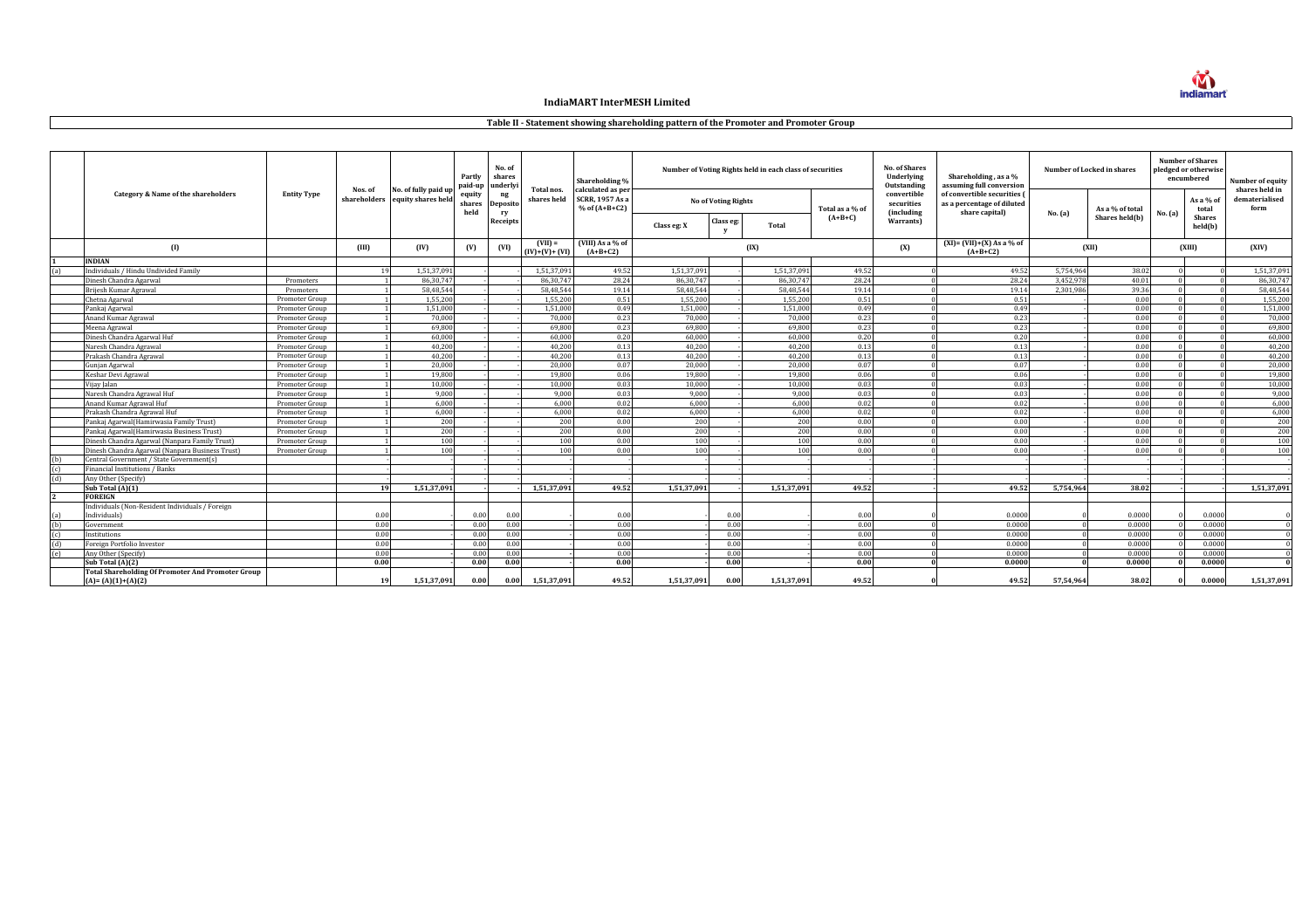

# **Table III - Statement showing shareholding pattern of the Public shareholder**

|              |                                                                              |                         | No. of fully paid        | Partly<br>paid-up        | No. of shares                        |                             | Shareholding %                                          |             |                            | Number of Voting Rights held in each class of securities |              | <b>No. of Shares</b><br>Underlying<br>Outstanding | Shareholding, as a %<br>ssuming full conversion                            | Number of Locked<br>in shares |                          | <b>Number of Shares</b><br>pledged or<br>otherwise<br>encumbered |                    | Number of<br>equity shares        |
|--------------|------------------------------------------------------------------------------|-------------------------|--------------------------|--------------------------|--------------------------------------|-----------------------------|---------------------------------------------------------|-------------|----------------------------|----------------------------------------------------------|--------------|---------------------------------------------------|----------------------------------------------------------------------------|-------------------------------|--------------------------|------------------------------------------------------------------|--------------------|-----------------------------------|
|              | Category & Name of the shareholders                                          | Nos. of<br>shareholders | up equity<br>shares held | equity<br>shares<br>held | underlying<br>Depository<br>Receipts | Total nos.<br>shares held   | calculated as per<br>SCRR, 1957 As a %<br>of $(A+B+C2)$ |             | <b>No of Voting Rights</b> |                                                          | Total as a % | convertible<br>securities<br>(including           | of convertible securities<br>(as a percentage of<br>diluted share capital) | No. (a)                       | As a % of<br>total       | No. (a)                                                          | As a % of<br>total | held in<br>dematerialised<br>form |
|              |                                                                              |                         |                          |                          |                                      |                             |                                                         | Class eg: X | Class eg:                  | Total                                                    | of $(A+B+C)$ | <b>Warrants</b>                                   |                                                                            |                               | <b>Shares</b><br>held(b) |                                                                  | Shares<br>held(b)  |                                   |
|              | (1)                                                                          | (III)                   | (IV)                     | (V)                      | (VI)                                 | $(VII) = (IV)+(V)+$<br>(VI) | (VIII) As a % of<br>$(A+B+C2)$                          |             |                            | (IX)                                                     |              | (X)                                               | $(XI) = (VII)+(X) As a % of$<br>$(A+B+C2)$                                 | (XII)                         |                          | (XIII)                                                           |                    | (XIV)                             |
| $\mathbf{1}$ | <b>INSTITUTIONS</b>                                                          |                         |                          |                          |                                      |                             |                                                         |             |                            |                                                          |              |                                                   |                                                                            |                               |                          |                                                                  |                    |                                   |
|              | Mutual Fund                                                                  | 17                      | 13,66,31                 | 0.00                     | 0.00                                 | 13,66,31                    | 4.47                                                    | 13,66,31    | 0.00                       | 13,66,31                                                 | 4.47         | 0.00                                              | 4.47                                                                       | 0.00                          | 0.00                     | <b>NA</b>                                                        | NA                 | 13,66,312                         |
|              | Uti Flexi Cap Fund                                                           |                         | 6,43,63                  | 0.00                     | 0.00                                 | 6.43.63                     | 2.11                                                    | 6,43,63     | 0.00                       | 6.43.63                                                  | 2.11         | 0.00                                              | 2.11                                                                       | 0.01                          | 0.00                     | NA                                                               | NA                 | 6,43,631                          |
| (b)          | enture Capital Funds                                                         |                         |                          | 0.00                     | 0.00                                 |                             | 0.00                                                    |             | 0.00                       |                                                          | 0.00         | 0.00                                              | 0.00                                                                       | 0.01                          | 0.00                     | <b>NA</b>                                                        | NA                 |                                   |
| (c)          | Alternate Investment Funds                                                   | 15                      | 1,74,41                  | 0.00                     | 0.00                                 | 1,74,41                     | $0.5^{\circ}$                                           | 1,74,41     | 0.0(                       | 1,74,41                                                  | 0.57         | 0.00                                              | 0.57                                                                       | 0.01                          | 0.00                     | NA                                                               | NA                 | 1,74,414                          |
| (d)          | Foreign Venture Capital Investors                                            |                         |                          | 0.00                     | 0.00                                 |                             | 0.00                                                    |             | 0.00                       |                                                          | 0.00         | 0.00                                              | 0.00                                                                       | 0.0(                          | 0.00                     | <b>NA</b>                                                        | NA                 |                                   |
| (e)          | Foreign Portfolio Investor                                                   | 167                     | 73,13,98                 | 0.00                     | 0.00                                 | 7.313.98                    | 23.9                                                    | 73,13,98    | 0.00                       | 73.13.98                                                 | 23.93        | 0.00                                              | 23.93                                                                      | 0.01                          | 0.00                     | <b>NA</b>                                                        | NA                 | 73,13,989                         |
|              | Arisaig Asia Fund Limited                                                    |                         | 13.36.05                 | 0.00                     | 0.00                                 | 13.36.05                    | $4.3^{\circ}$                                           | 13.36.051   | 0.00                       | 13.36.05                                                 | 4.37         | 0.00                                              | 4.37                                                                       | 0.00                          | 0.00                     | <b>NA</b>                                                        | NA                 | 13.36.051                         |
|              | Arisaig Global Emerging Markets Fund (Singapore) Pte. Ltd                    |                         | 5.68.18                  | 0.00                     | 0.00                                 | 5.68.18                     | 1.86                                                    | 5.68.187    | 0.0(                       | 5.68.18                                                  | 1.86         | 0.00                                              | 1.86                                                                       | 0.01                          | 0.00                     | <b>NA</b>                                                        | NA                 | 5,68,187                          |
|              | Artisan International Small-Mid Fund                                         |                         | 4,986,69                 | 0.00                     | 0.00                                 | 4,98,66                     | 1.63                                                    | 4,98,669    | 0.00                       | 4,98.669                                                 | 1.63         | 0.00                                              | 1.63                                                                       | 0.01                          | 0.00                     | NA                                                               | NA                 | 4,98,669                          |
| (f)          | Financial Institutions / Banks                                               |                         |                          | 0.00                     | 0.00                                 |                             | 0.00                                                    |             | 0.00                       |                                                          | 0.00         | 0.00                                              | 0.00                                                                       | 0.01                          | 0.00                     | NA                                                               | NA                 |                                   |
| (g)          | <b>Insurance Companies</b>                                                   |                         | 1,27,48                  | 0.00                     | 0.00                                 | 1,27,48                     | 0.4                                                     | 1,27,48     | 0.0(                       | 1,27,48                                                  | 0.42         | 0.00                                              | 0.42                                                                       | 0.01                          | 0.00                     | NA                                                               | NA                 | 1,27,487                          |
| (h)          | Provident Funds/ Pension Funds                                               |                         |                          | 0.00                     | 0.00                                 |                             | 0.00                                                    |             | 0.00                       |                                                          | 0.00         | 0.00                                              | 0.00                                                                       | 0.00                          | 0.00                     | <b>NA</b>                                                        | NA                 |                                   |
| (i)          | Any Other (Specify)                                                          |                         |                          | 0.00                     | 0.00                                 |                             | 0.00                                                    |             | 0.00                       |                                                          | 0.00         | 0.00                                              | 0.00                                                                       | 0.01                          | 0.00                     | <b>NA</b>                                                        | NA                 |                                   |
|              | Sub Total (B)(1)                                                             | 204                     | 89.82.20                 | 0.00                     | 0.00                                 | 89.82.20                    | 29.39                                                   | 89.82.202   | 0.00                       | 89.82.202                                                | 29.39        | 0.00                                              | 29.39                                                                      | 0.01                          | 0.00                     | <b>NA</b>                                                        | <b>NA</b>          | 89,82,202                         |
| $\mathbf{2}$ | CENTRAL GOVERNMENT / STATE GOVERNMENT(S) /                                   |                         |                          |                          |                                      |                             |                                                         |             |                            |                                                          |              |                                                   |                                                                            |                               |                          |                                                                  |                    |                                   |
|              | PRESIDENT OF INDIA                                                           |                         |                          |                          |                                      |                             |                                                         |             |                            |                                                          |              |                                                   |                                                                            |                               |                          |                                                                  |                    |                                   |
|              | Sub Total (B)(2)                                                             |                         |                          |                          |                                      |                             | 0.000(                                                  |             |                            |                                                          | 0.0000       |                                                   | 0.0000                                                                     |                               | 0.0000                   | <b>NA</b>                                                        | <b>NA</b>          |                                   |
| $\mathbf{3}$ | <b>NON-INSTITUTIONS</b>                                                      |                         |                          |                          |                                      |                             |                                                         |             |                            |                                                          |              |                                                   |                                                                            |                               |                          |                                                                  |                    |                                   |
| (a)          | Individuals                                                                  |                         |                          |                          |                                      |                             |                                                         |             |                            |                                                          |              |                                                   |                                                                            |                               |                          | <b>NA</b>                                                        | NA                 |                                   |
|              | . Individual shareholders holding nominal share capital up to<br>Rs. 2 lakhs | 2.03.756                | 32,79,631                | 0.00                     | 0.00                                 | 32,79,63                    | 10.73                                                   | 32,79,631   | 0.00                       | 32,79,631                                                | 10.73        | 0.00                                              | 10.73                                                                      | 0.00                          | 0.00                     | NA                                                               | NA                 | 32,79,431                         |
|              | ii. Individual shareholders holding nominal share capital in                 |                         |                          |                          |                                      |                             |                                                         |             |                            |                                                          |              |                                                   |                                                                            |                               |                          |                                                                  |                    |                                   |
|              | excess of Rs. 2 lakhs.                                                       | 15                      | 15.27.84                 | 0.00                     | 0.00                                 | 15.27.84                    | 5.0(                                                    | 15.27.847   | 0.00                       | 15.27.84                                                 | 5.00         | 0.00                                              | 5.00                                                                       | 0.00                          | 0.00                     | <b>NA</b>                                                        | N/                 | 15.27.847                         |
|              | Dinesh Gulati                                                                |                         | 3.70.667                 | 0.00                     | 0.00                                 | 3.70.667                    | 1.21                                                    | 3.70.667    | 0.00                       | 3.70.667                                                 | 1.21         | 0.00                                              | 1.21                                                                       | 0.0(                          | 0.00                     | NA                                                               | NA                 | 3.70.667                          |
|              | Madhup Agrawal                                                               |                         | 5.24.80                  | 0.00                     | 0.00                                 | 5.24.80                     | 1.72                                                    | 5.24.80     | 0.00                       | 5.24.801                                                 | 1.72         | 0.00                                              | 1.72                                                                       | 0.0(                          | 0.00                     | <b>NA</b>                                                        | NA                 | 5.24.801                          |
| (b)          | NBFCs registered with RBI                                                    |                         | 3,522                    | 0.00                     | 0.00                                 | 3,522                       | 0.01                                                    | 3,522       | 0.00                       | 3,522                                                    | 0.01         | 0.00                                              | 0.01                                                                       | 0.01                          | 0.00                     | <b>NA</b>                                                        | NA                 | 3,522                             |
|              | <b>Trust Employee</b>                                                        |                         |                          | 0.00                     | 0.00                                 |                             | 0.00                                                    |             | 0.00                       |                                                          | 0.00         | 0.00                                              | 0.00                                                                       | 0.00                          | 0.00                     | <b>NA</b>                                                        | NA                 |                                   |
| (d)          | Overseas Depositories(holding DRs) (balancing figure)                        |                         |                          | 0.00                     | 0.00                                 |                             | 0.00                                                    |             | 0.00                       |                                                          | 0.00         | 0.00                                              | 0.00                                                                       | 0.00                          | 0.00                     | NA                                                               | NA                 |                                   |
| (c)          | Any Other (Specify)                                                          | 6,176                   | 16.22.697                | 0.00                     | 0.00                                 | 16.22.69                    | 5.31                                                    | 16,22,697   | 0.00                       | 16,22,69                                                 | 5.31         | 0.00                                              | 5.31                                                                       | 0.01                          | 0.00                     | <b>NA</b>                                                        | NA                 | 16,22,697                         |
|              | Trusts                                                                       |                         | 14,15                    | 0.00                     | 0.00                                 | 14,15                       | 0.05                                                    | 14,15       | 0.00                       | 14,15                                                    | 0.05         | 0.00                                              | 0.05                                                                       | 0.01                          | 0.00                     | NA                                                               | NA                 | 14,150                            |
|              | Hindu Undivided Family                                                       | 1,947                   | 48,39                    | 0.00                     | 0.00                                 | 48,39                       | 0.16                                                    | 48,39       | 0.00                       | 48.39                                                    | 0.16         | 0.00                                              | 0.16                                                                       | 0.01                          | 0.00                     | <b>NA</b>                                                        | NA                 | 48,398                            |
|              | Foreign Companies                                                            |                         | 10,20,60                 | 0.00                     | 0.00                                 | 10,20,60                    | 3.34                                                    | 10,20,60    | 0.00                       | 10,20,60                                                 | 3.34         | 0.00                                              | 3.34                                                                       | 0.01                          | 0.00                     | NA                                                               | NA                 | 10,20,607                         |
|              | Westbridge Crossover Fund, Llc                                               |                         | 10.20.607                | 0.00                     | 0.00                                 | 10.20.60                    | 3.34                                                    | 10.20.607   | 0.00                       | 10.20.607                                                | 3.34         | 0.00                                              | 3.34                                                                       | 0.01                          | 0.00                     | <b>NA</b>                                                        | NA                 | 10,20,607                         |
|              | Non Resident Indians (Non Repat)                                             | 1,033                   | 62,66                    | 0.00                     | 0.00                                 | 62,66                       | 0.20                                                    | 62,663      | 0.0(                       | 62,66                                                    | 0.20         | 0.00                                              | 0.20                                                                       | 0.01                          | 0.00                     | NA                                                               | NA                 | 62,663                            |
|              | Non Resident Indians (Repat)                                                 | 2,403                   | 93,75                    | 0.00                     | 0.00                                 | 93,75                       | 0.31                                                    | 93,752      | 0.00                       | 93,75                                                    | 0.31         | 0.00                                              | 0.31                                                                       | 0.0(                          | 0.00                     | NA                                                               | NA                 | 93,752                            |
|              | Body Corp-Ltd Liability Partnership                                          | 69                      | 75,66                    | 0.00                     | 0.00                                 | 75.662                      | 0.25                                                    | 75.662      | 0.0(                       | 75,66                                                    | 0.25         | 0.00                                              | 0.25                                                                       | 0.01                          | 0.00                     | <b>NA</b>                                                        | NA                 | 75,662                            |
|              | Foreign Portfolio Investor (Individual                                       |                         | 2,88                     | 0.00                     | 0.00                                 | 2,88                        | 0.01                                                    | 2,88        | 0.0(                       | 2,88                                                     | 0.01         | 0.00                                              | 0.01                                                                       | 0.01                          | 0.00                     | NA                                                               | NA                 | 2,889                             |
|              | <b>Clearing Member</b>                                                       | 116                     | 82,36                    | 0.00                     | 0.00                                 | 82,36                       | 0.27                                                    | 82,36       | 0.00                       | 82,36                                                    | 0.27         | 0.00                                              | 0.27                                                                       | 0.01                          | 0.00                     | <b>NA</b>                                                        | NA                 | 82,361                            |
|              | <b>Bodies Corporate</b>                                                      | 597                     | 2,22,21                  | 0.00                     | 0.00                                 | 2,22,21                     | 0.7                                                     | 2,22,21     | 0.00                       | 2,22,21                                                  | 0.73         | 0.00                                              | 0.7                                                                        | 0.01                          | 0.00                     | <b>NA</b>                                                        | NA                 | 2,22,21                           |
|              | Sub Total (B)(3)                                                             | 2,09,949                | 64.33.69                 | 0.00                     | 0.00                                 | 64,33,69                    | 21.05                                                   | 64.33.697   | 0.00                       | 64.33.69                                                 | 21.05        | 0.00                                              | 21.05                                                                      | 0.01                          | 0.00                     | <b>NA</b>                                                        | <b>NA</b>          | 64,33,497                         |
|              | Total Public Shareholding (B)= (B)(1)+(B)(2)+(B)(3)                          | 2,10,153                | 1,54,15,899              | 0.00                     | 0.00                                 | 1,54,15,89                  | 50.44                                                   | 1,54,15,899 | 0.00                       | 1,54,15,899                                              | 50.44        | 0.00                                              | 50.44                                                                      | 0.00                          | 0.00                     | <b>NA</b>                                                        | <b>NA</b>          | 1,54,15,699                       |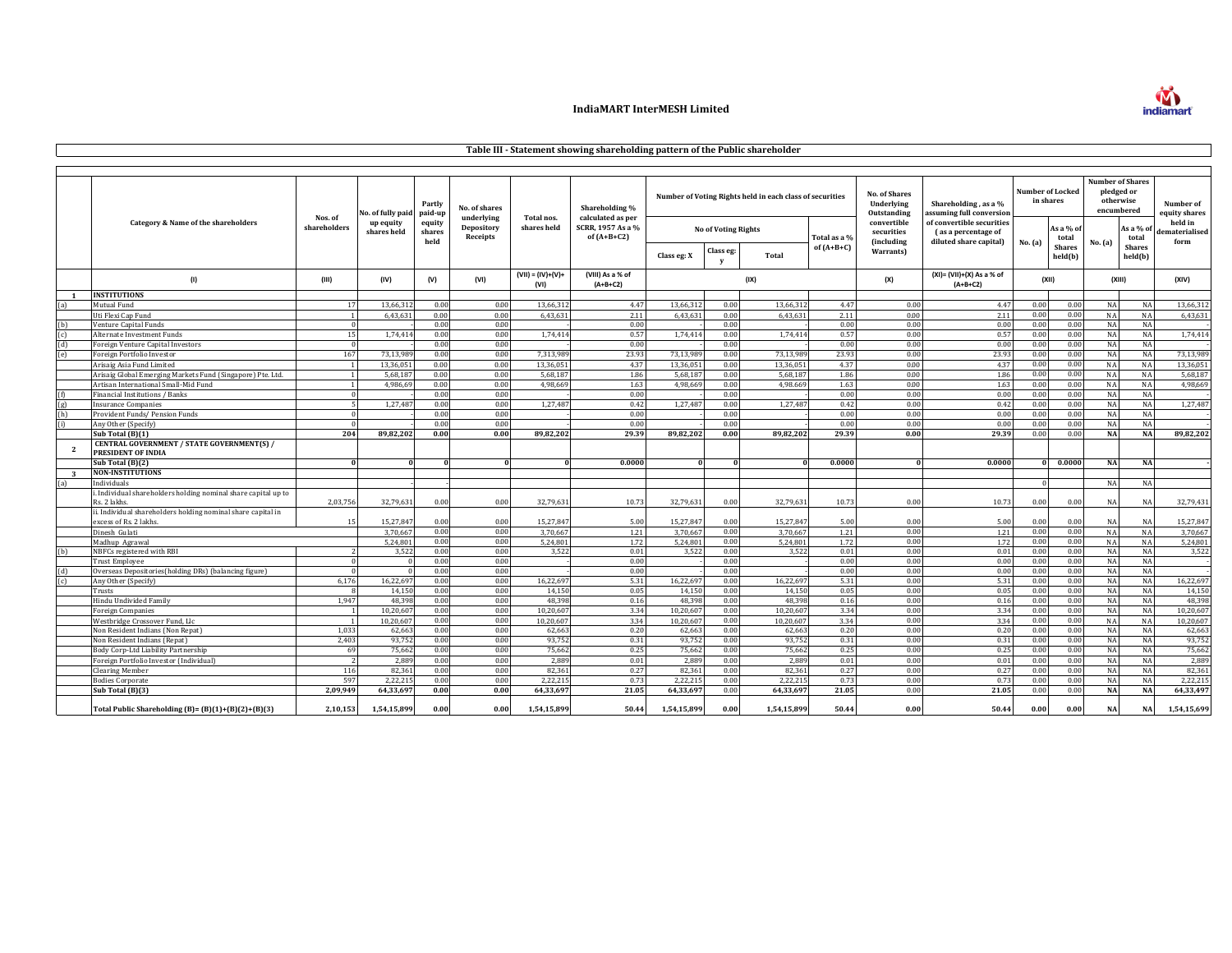

|  | Table IV - Statement showing shareholding pattern of the Non Promoter-Non Public shareholder |      |                  |                                        |      |                                      |                           |                                                    |                                            |               |        |                           |                                            |                                                                 |         |                          |                                                                         |                          |                                                 |
|--|----------------------------------------------------------------------------------------------|------|------------------|----------------------------------------|------|--------------------------------------|---------------------------|----------------------------------------------------|--------------------------------------------|---------------|--------|---------------------------|--------------------------------------------|-----------------------------------------------------------------|---------|--------------------------|-------------------------------------------------------------------------|--------------------------|-------------------------------------------------|
|  |                                                                                              |      |                  |                                        |      |                                      |                           |                                                    |                                            |               |        |                           |                                            |                                                                 |         |                          |                                                                         |                          |                                                 |
|  |                                                                                              |      | Nos. of          | No. of fully paid Partly paid-up       |      | No. of shares                        |                           | Shareholding %                                     | Number of Voting Rights held in each class | of securities |        |                           | No. of Shares<br>Underlying<br>Outstanding | Shareholding, as a %<br>assuming full                           | shares  |                          | Number of Locked in Number of Shares pledged or<br>otherwise encumbered |                          | Number of equity                                |
|  | Category & Name of the shareholders                                                          | PAN  | shareholde<br>rs | up equity shares equity shares<br>held | held | underlying<br>Depository<br>Receipts | Total nos. shares<br>held | calculated as per SCRR,<br>1957 As a % of (A+B+C2) | <b>No of Voting Rights</b>                 |               |        | <b>Total as</b><br>a % of | convertible<br>securities<br>(including    | conversion of<br>convertible securities (<br>as a percentage of | No. (a) | As a % of<br>total       | No. (a)                                                                 | total                    | shares held in<br>As a % of dematerialised form |
|  |                                                                                              |      |                  |                                        |      |                                      |                           |                                                    | Class eg: $X$                              | Class eg:     | Total  | $(A+B+C)$                 | <b>Warrants</b>                            | diluted share capital)                                          |         | <b>Shares</b><br>held(b) |                                                                         | <b>Shares</b><br>held(b) |                                                 |
|  | (1)                                                                                          | (II) | (III)            | (IV)                                   | (V)  | (VI)                                 | (VI)                      | $(VII) = (IV)+(V)+$ (VIII) As a % of (A+B+C2)      |                                            | (IX)          |        |                           | (X)                                        | $(XI) = (VII)+(X) As a %$<br>of $(A+B+C2)$                      | (XII)   |                          | (XIII)                                                                  |                          | (XIV)                                           |
|  | Custodian/DR Holder                                                                          |      |                  |                                        | 0.00 | 0.00                                 | 0.00                      | 0.00                                               | 0.00                                       | 0.00          | 0.00   | 0.00                      | 0.00                                       | 0.00                                                            | 0.00    | 0.00                     |                                                                         |                          | 0.00                                            |
|  | Employee Benefit Trust (under SEBI (Share based                                              |      |                  |                                        |      |                                      |                           |                                                    |                                            |               |        |                           |                                            |                                                                 |         |                          |                                                                         |                          |                                                 |
|  | Employee Benefit) Regulations, 2014)                                                         |      |                  | 11,584                                 | 0.00 | 0.00                                 | 11,584                    | 0.04                                               | 11,584                                     | 0.00          | 11,584 | 0.04                      | 0.00                                       | 0.04                                                            | 0.00    | 0.00                     | NA                                                                      | <b>NA</b>                | 11,584                                          |
|  | Total Non-Promoter- Non Public Shareholding (C)=                                             |      |                  |                                        |      |                                      |                           |                                                    |                                            |               |        |                           |                                            |                                                                 |         |                          |                                                                         |                          |                                                 |
|  | $(C)(1)+(C)(2)$                                                                              |      |                  | 11.584                                 | 0.00 | 0.00                                 | 11,584                    | 0.04                                               | 11,584                                     | 0.00          | 11,584 | 0.04                      | 0.00                                       | 0.04                                                            | 0.00    | 0.00                     | NA                                                                      | <b>NA</b>                | 11,584                                          |